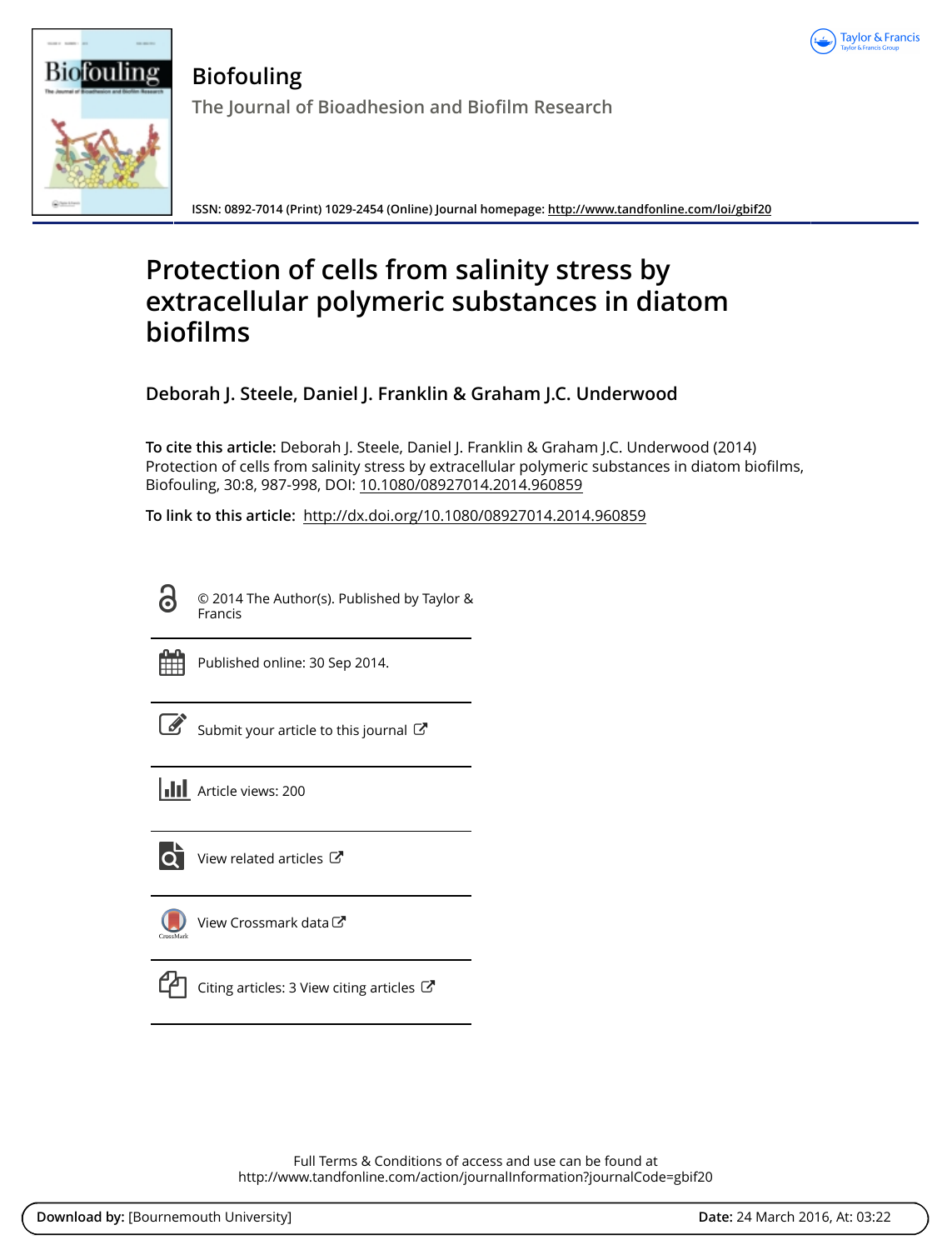# Protection of cells from salinity stress by extracellular polymeric substances in diatom biofilms

Deborah J. Steele<sup>a,b,c</sup>\*, Daniel J. Franklin<sup>b</sup> and Graham J.C. Underwood<sup>a</sup>

<sup>a</sup>School of Biological Sciences, University of Essex, Colchester, UK; <sup>b</sup>Faculty of Science & Technology, Bournemouth University, Poole, UK; <sup>c</sup>Plymouth Marine Laboratory, Plymouth, UK

(Received 5 May 2014; accepted 28 August 2014)

Diatom biofilms are abundant in the marine environment. It is assumed (but untested) that extracellular polymeric substances (EPS), produced by diatoms, enable cells to cope with fluctuating salinity. To determine the protective role of EPS, Cylindrotheca closterium was grown in xanthan gum at salinities of 35, 50, 70 and 90 ppt. A xanthan matrix significantly increased cell viability (determined by SYTOX-Green), growth rate and population density by up to 300, 2,300 and 200%, respectively. Diatoms grown in 0.75% w/v xanthan, subjected to acute salinity shock treatments (at salinities 17.5, 50, 70 and 90 ppt) maintained photosynthetic capacity,  $F_q/F_m'$ , within 4% of pre-shock values, whereas  $F_a/F_m'$  in cells grown without xanthan declined by up to 64% with hypersaline shock. Biofilms that developed in xanthan at standard salinity helped cells to maintain function during salinity shock. These results provide evidence of the benefits of living in an EPS matrix for biofilm diatoms.

Keywords: biofilm; diatoms; Cylindrotheca; exopolymer; sea ice; salinity; xanthan gum

## Introduction

Microbial photosynthetic biofilms consist of prokaryotic and eukaryotic phototrophs embedded in a matrix of extracellular polymeric substances (EPS). Biofilms occur widely in almost all terrestrial and aquatic environments and provide important ecosystem functions, including sediment stabilisation (Paterson [1997](#page-12-0); Lan et al. [2014](#page-11-0)), primary production (Underwood & Kromkamp [1999\)](#page-12-0) and nutrient cycling (Nedwell et al. [1999](#page-11-0)), but also cause fouling on artificial maritime surfaces (eg Molino & Wetherbee [2008;](#page-11-0) Mieszkin et al. [2013](#page-11-0)). In many environments, such as intertidal sediment flats (Rothrock & Garcia-Pichel [2005;](#page-12-0) McKew et al. [2011](#page-11-0)), sea ice (Gleitz & Thomas [1993;](#page-11-0) Krembs et al. [2011](#page-11-0)), ships' hulls, soil and desert biocrusts (Lan et al. [2014](#page-11-0)), salt marshes (Underwood [1997\)](#page-12-0) and glacial surfaces (Yallop et al. [2012\)](#page-12-0), biofilms are exposed to fluctuating (and in some cases, extreme) conditions of water availability and salinity (Gleitz & Thomas [1993](#page-11-0); Underwood [1997;](#page-12-0) McKew et al. [2011](#page-11-0)). It has long been speculated that the ubiquity of EPS in biofilms is partly due to microorganisms modifying their immediate surroundings to reduce the negative impacts of water stress by changing the production and composition of their EPS (Decho [1990](#page-11-0); Krembs & Deming [2008](#page-11-0)). This microscale environmental buffering by microbes has macroscale consequences (Decho [1994\)](#page-11-0) as it allows the physical development and succession of primary producer assemblages in harsh environments, for example in large scale stabilisation of desert soils by cyanobacterial filaments and EPS (Lan et al. [2014\)](#page-11-0), biostabilisation of marine sediment habitats (Yallop et al. [2000\)](#page-12-0), and in the structure and organic carbon composition of polar sea ice (Krembs et al. [2011;](#page-11-0) Underwood et al. [2013](#page-12-0)).

Low or fluctuating water potentials are known to stimulate the production of EPS by bacteria (Dudman [1977;](#page-11-0) Roberson & Firestone [1992](#page-12-0)); the EPS provides a beneficial, hydrated microenvironment around the cell (Tonn & Gander [1979;](#page-12-0) Roberson & Firestone [1992](#page-12-0); Chang & Halverson [2003](#page-11-0)). However, this process has received much less attention in microalgae. As microalgae, and in particular diatoms, produce EPS, an equivalence between the function of bacterial and microalgal EPS has long been suspected (Hostetter & Hoshaw [1970;](#page-11-0) Davis [1972](#page-11-0)).

Benthic diatoms associated with sea ice and intertidal sediment are well adapted to fluctuating conditions and can tolerate a wide range of salinities (Gleitz & Thomas [1993;](#page-11-0) Clavero et al. [2000](#page-11-0); Krell et al. [2008](#page-11-0)). Some of these diatom species, eg Cylindrotheca closterium (Zargiel et al. [2011](#page-12-0)), are also known to adhere to artificial surfaces and cause biofouling. Diatoms can reduce the effects of salt stress by the active transport of ions out of the cell or into the vacuole (Shi et al. [2002](#page-12-0)) and by the regulation of cellular osmolytes (Clavero et al. [2000\)](#page-11-0). However, these mechanisms are energetically expensive and can therefore halt or slow cell division (Krell et al. [2007](#page-11-0)). Hence, an EPS-based mechanism that

© 2014 The Author(s). Published by Taylor & Francis.

<sup>\*</sup>Corresponding author. Email: [DeborahJaneSteele@gmail.com](mailto:DeborahJaneSteele@gmail.com)

This is an Open Access article distributed under the terms of the Creative Commons Attribution License ([http://creativecommons.org/licenses/by/4.0/\)](http://creativecommons.org/licenses/by/4.0/), which permits unrestricted use, distribution, and reproduction in any medium, provided the original work is properly cited.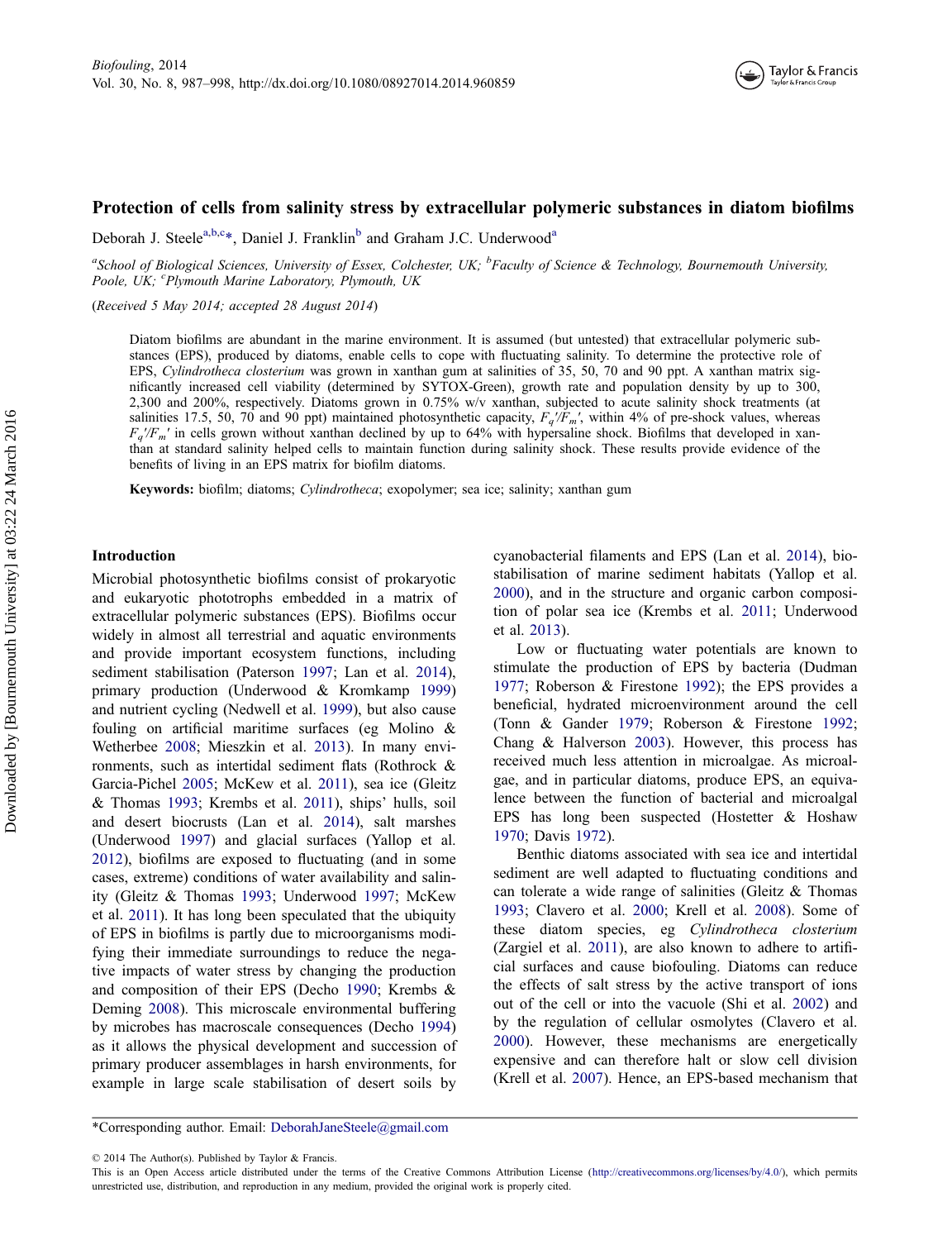buffers the effects of fluctuating water potential may provide a competitive advantage to diatoms, as it does for bacteria. For example, the benthic diatom Phaeodactylum tricornutum increases production of EPS and produces a higher proportion of uronic acids and sulphates at elevated salinities (Abdullahi et al. [2006](#page-10-0)), potentially allowing the EPS to retain more water. Nitzschia frustulum produces more rhamnose and xylose sugars under elevated salinity, causing the EPS gel to become thicker (Allan et al. [1972](#page-10-0)), which restricts the diffusion of anions towards the cell. The sea-ice diatom Fragilariopsis cylindrus increases EPS production at reduced temperatures and elevated salinity. The EPS inhibits ice formation and therefore acts as a cryoprotectant (Aslam et al. [2012\)](#page-10-0). Although these adaptations support the concept that living within an EPS matrix is beneficial, there have been few, if any, direct tests of this hypothesis.

To further understand EPS protection of diatoms, a model system was used that allowed broad conclusions to be reached that are applicable to natural biofilms, which vary substantially in terms of species composition and microstructure. Cylindrotheca is a common maritime fouling genus and the species C. closterium has been reported in previous biofouling studies (Zargiel et al. [2011;](#page-12-0) Zargiel & Swain [2014](#page-12-0)). C. closterium is commonly used as a model species for studies of EPS (Staats et al. [1999](#page-12-0); de Brouwer & Stal [2002](#page-11-0)) and previously caused a mucilage event in the Adriatic Sea (Najdek et al. [2005](#page-11-0)). It is common in mud flats and is known to modify its EPS production with changes in the environment (Alcoverro et al. [2000;](#page-10-0) Apoya-Horton et al. [2006](#page-10-0)).

The monosaccharide composition of diatom EPS varies between species but generally glucose, mannose, galactose and rhamnose are the most abundant sugars (Hoagland et al. [1993\)](#page-11-0). C. closterium EPS consists of a highly hydrated matrix of strands with glucose and mannose as the dominant monosaccharides, which are acidified to uronic acids (Hoagland et al. [1993](#page-11-0); Apoya-Horton et al. [2006\)](#page-10-0), a composition also found in Navicula species (Bhosle et al. [1995;](#page-11-0) Staats et al. [1999](#page-12-0)). Specifically, C. closterium EPS fractions produced under a 12:12 h dark:light cycle contained 82.5% glucose and 7.6% mannose in the non-attached state (removed by centrifugation) (Staats et al. [1999](#page-12-0)) and in the attached state (extracted in 30°C water for 1 h), 22.9% glucose and 14.7% rhamnose. The prevalence of uronic acids was a common feature measured in the biofouling model species Craspedostauros australis and Amphora coffeaeformis (Poulsen et al. [2014](#page-12-0)). This common composition of diatom EPS is similar to xanthan gum, a polysaccharide gel synthesised by the bacterium Xanthomonas campestris and widely used as a reference standard for EPS in the marine environment (Passow & Alldredge [1995;](#page-12-0) Krembs et al. [2011\)](#page-11-0) and for soil biofilms (Hart et al. [2001\)](#page-11-0). Xanthan gum consists of glucose, mannose

and glucuronic acid in the ratio 2:2:1 with terminal ends of pyruvate, which is thought to be important in cross-linking the xanthan molecules and so contributing structure to the gel. Pyruvate has also been detected, accounting for 20% of the biofilm EPS of the diatom Amphora rostrata (Khandeparker & Bhosle [2001](#page-11-0)). However, the high proportion of uronic acids in diatom EPS suggests that their molecular cross-linking is due to ionic interactions between divalent cations and the carboxylic group of the uronic acids, as occurs in bacterial biofilms (Sutherland [2001](#page-12-0)). The similarities between xanthan gum and C. closterium EPS make xanthan a useful tool for studying the protective qualities of EPS to cells.

This study investigated how the presence of an EPS matrix can influence the survival of C. closterium during growth at standard (35 ppt) and elevated salinities and during salinity fluctuations. For the first time experiments were explicitly designed that directly measured the effects of EPS on diatom cell viability and photosynthetic capacity, both of which govern population growth and persistence. The study examined whether increased EPS concentrations enhanced population growth and long term viability, and whether this effect was greater at higher salinity. The study also examined whether the presence of an EPS matrix protected cells from acute osmotic shock over short time periods.

### Materials and methods

## Culture conditions

Cylindrotheca closterium (Reimann et Lewin) from the University of Essex culture collection was grown in an artificial seawater base (35 ppt Reefsalt, AquaWorld, Swallow Aquatics, Southend-on-Sea, UK) enriched with f/2 medium (Guillard [1975\)](#page-11-0). Cultures were maintained at salinity 35 ppt prior to the study and were not acclimated to the experimental conditions. Batch cultures were grown in a Qualicool 260 incubator (LTE Scientific Ltd, Oldham, UK) at 20°C and 24 h light at an irradiance of  $12 \pm 0.5$  µmol photons m<sup>-2</sup> s<sup>-1</sup> provided by fluorescent lamps. Stock cultures were treated with gentamicin and penicillin–streptomycin solution (5 μg ml<sup>-1</sup>, Sigma-Aldrich, Dorset, UK), before experimental use, in order to minimise bacterial growth. Aseptic techniques were used throughout all procedures.

## Long-term growth at elevated salinities

Cultures were grown in a  $4 \times 4$  matrix of treatments: salinities of 35, 50, 70 and 90 (ppt/unitless) and xanthan gum (Sigma-Aldrich) at concentrations of 0, 0.04, 0.38 and 0.75% w/v. Salinity was increased from medium salinity (35 ppt) by adding NaCl. Xanthan gum was dissolved overnight into the growth medium and stock culture cells were added at starting population densities of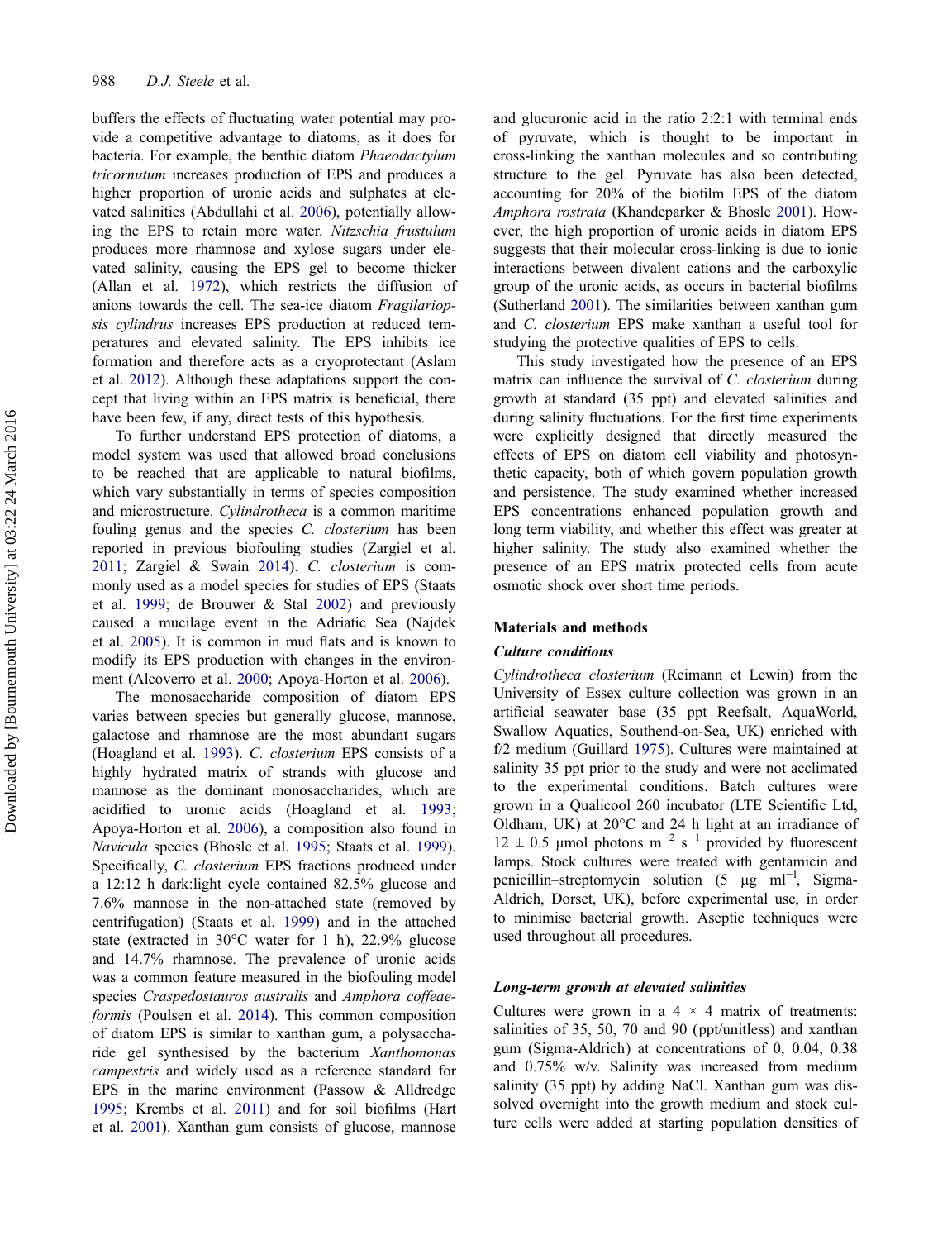$1.5 \times 10^5$  cells ml<sup>-1</sup>; determined by a haemacytometer count (Neubauer, improved bright-line). For treatments at salinities 35, 50 and 70 ppt, 12 sterile 5 ml Petri dishes (Sigma-Aldrich) were inoculated with 4 ml of the prepared cell culture and sealed with Parafilm (M laboratory film, Sigma-Aldrich) and incubated as above. For the treatments at salinity 90 ppt, 18 replicates were inoculated to allow additional sampling in the latter part of the study, due to the predicted suppression of growth rate and hence elongation of the growth cycle, at high salinity. In addition, C. closterium was maintained in the dark (20 $^{\circ}$ C,  $n = 3$ ) at salinities 35, 70 and 90 ppt with 0 or  $0.75\%$  xanthan gum (w/v) and measured for population density only, to establish whether heterotrophic utilisation of EPS components occurred (Tuchman et al. [2006\)](#page-12-0).

On the day of inoculation (day 0) and every one to three days after, the maximum quantum efficiency of PSII photochemistry  $(F_v/F_m)$  was measured in a sub-sample (three dishes) of each treatment. The cultures were dark-adapted for 30 min before measurement. The minimum  $(F<sub>o</sub>)$  and maximum  $(F<sub>m</sub>)$  fluorescence yields were measured with a Xenon-PAM (pulse amplitude modulated) fluorometer (HeinzWalz GmbH, Effeltrich, Germany) as described by Waring et al. [\(2006](#page-12-0)) with saturating light pulses (0.6 s) of  $\sim$  4,000 µmol photons  $m^{-2}$  s<sup>-1</sup> for measurement of  $F_m$ . The ratio  $F\sqrt{F_m}$  was calculated, where variable fluorescence  $F_v = F_m - F_o$ (Oxborough et al. [2000](#page-12-0); Baker [2008\)](#page-11-0).

On days 3, 8, 11 and 24 (also 29 and 37 for treatments at salinity 90 ppt) sub-samples of three dishes from each treatment were destructively sampled. Cells were counted using a haemacytometer. For the period of active growth, the specific growth rate,  $\mu$  (day<sup>-1</sup>, Gotelli [1995\)](#page-11-0), was determined for each treatment. The proportion of cells with compromised cell membranes (ie nonviable cells) was determined using the nucleic acid stain SYTOX-Green (Molecular Probes, S-34860, Life Technologies). SYTOX-Green was applied to a 1 ml subsample at a final concentration of 0.5 μM (Veldhuis et al. [2001\)](#page-12-0) and incubated for 30 min in the dark, at culture temperature (conditions optimised prior to the study), before viewing cells via epifluorescence microscopy (Leitz, Ortholux II, Wetzlar, Germany). Total cells were counted under bright field, followed by SYTOX-Green stained cells under dark field. The proportion of live cells was calculated as population viability  $=$  (total no. of cells/no. of SYTOX-positive cells).

#### Short-term response to salinity fluctuations

Cultures of C. closterium with starting population densities of  $6.7 \times 10^5$  cells ml<sup>-1</sup>, were grown in f/2 medium with 0 or 0.75% w/v xanthan gum (at standard seawater salinity of 35 ppt). Replicate  $(n = 5)$  cultures (1 ml) were

grown in 5 ml wells (Sterilin, 25 well plates) sealed with Parafilm. After a growth period of 5 days, saline solution (1 ml, distilled water and NaCl) was applied to the top of the cultures. The applied solution was adjusted to produce final salinities within the cultures of 17.5, 35, 50, 70 and 90 ppt, giving a 'salinity shock'.

The operating efficiency of PSII photochemistry  $(F_a/F_m)$  (Oxborough et al. [2000\)](#page-12-0) was calculated before and after salt shock (at  $15 \text{ s}$ ,  $30 \text{ s}$ ,  $1$ ,  $2$ ,  $4$  and  $6 \text{ min}$ ) to monitor changes in cell photosynthetic performance. Readings of F′ (steady state fluorescence measured under actinic light) and  $F_m'$  (maximum fluorescence under actinic light) were taken at constant irradiance  $(5 \pm 0.2 \text{ \mu m})$ photons  $m^{-2}$  s<sup>-2</sup>) 10 s before and 15 s, 30 s, 60 s, 2 min, 4 min and 6 min after treatment. The difference between  $F_m'$  and  $F'$ ,  $(F_q' = F_m' - F')$  and the ratio  $F_a/F_m'$  were calculated. Maximum photosynthetic capacity (dark adapted  $F_v/F_m$ ) was measured 24 h before, 1 h before and 24 h after the salt shock.

#### Statistical analysis

Sample distributions were tested for normality and equal variance using the Anderson–Darling test and F-test respectively, conducted using Minitab software. All sample distributions in this study were positive for both normality ( $p > 0.05$ ) and equal variance ( $p > 0.05$ ); further parametric testing was applied using SPSS software. A two way analysis of variance (2-way ANOVA) test was used to detect differences between treatments with a *post* hoc Tukey test applied subsequently to determine differences between factors. A one way ANOVA was used when comparing between more than two levels of one variable (eg between the proportions of live cells at all salinities within one xanthan concentration). The *post* hoc Holm–Sidak method was then used to make all comparisons between all factors.

#### Results

## Growth and viability at elevated salinities in a model EPS matrix

The maximum population density of C. closterium, attained during the growth cycle (day 0 to day 37) was significantly higher in cultures containing xanthan gum (0.38 and 0.75%), compared to those grown with low or no xanthan gum (0.04 and 0%) (Figure [1](#page-4-0); 2-way ANOVA: F = 38.295, df = 3,  $p < 0.001$ , Holm–Sidak:  $p \le 0.001$ ). At salinities 35 and 50 ppt, growth in 0.38% and 0.75% xanthan gum more than doubled the maximum cell densities achieved compared to the controls and those in 0.04% xanthan gum (Figure [1\)](#page-4-0). At salinities 35 and 50 ppt, population growth rates were significantly increased in cultures with 0.75% xanthan gum, compared to the controls and those in 0.04% xanthan gum (Table [1](#page-5-0);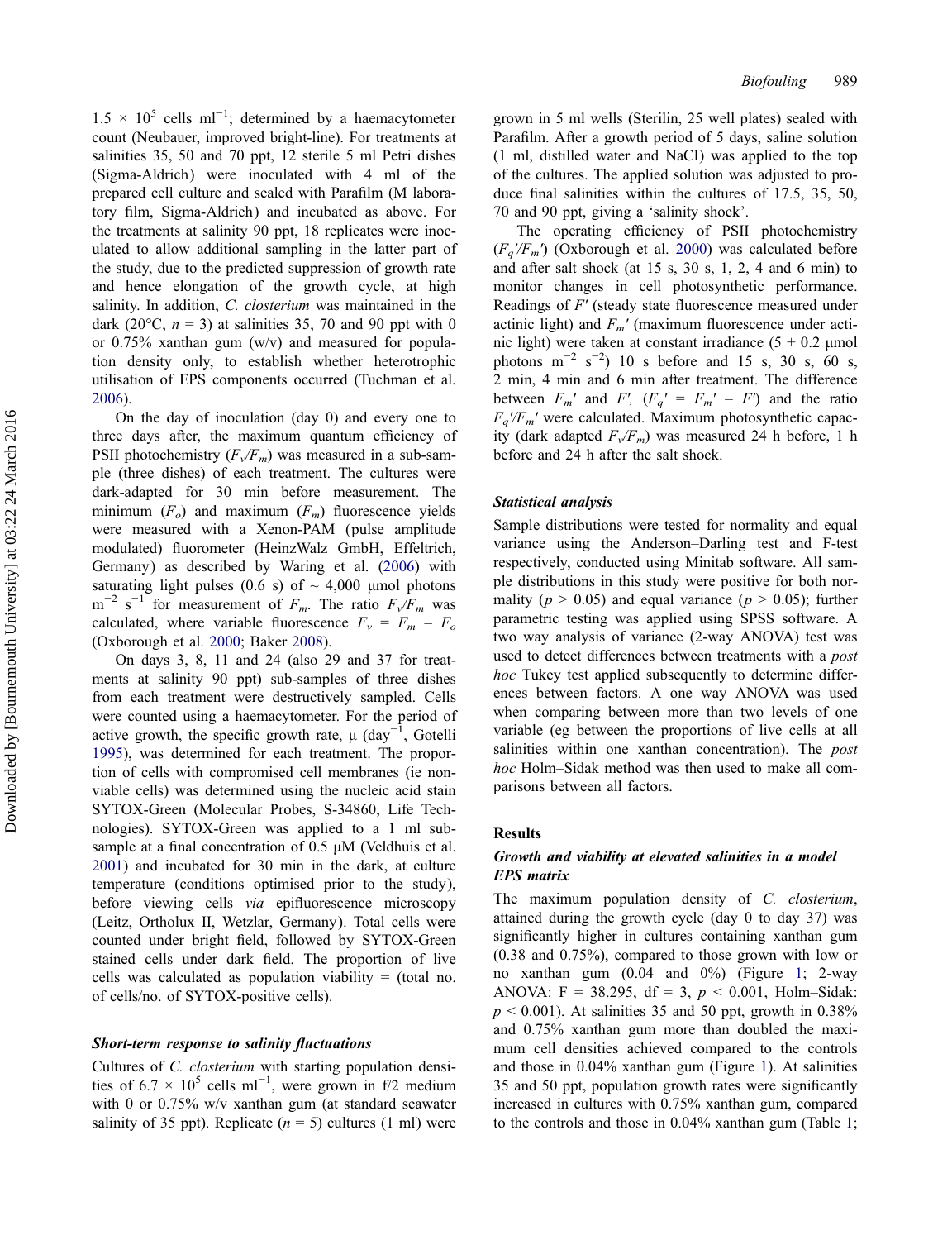<span id="page-4-0"></span>

Figure 1. C. closterium culture population densities  $(m^{-1})$  in salinities of (A) 35, (B) 50, (C) 70 and (D) 90 ppt (mean and SE,  $n = 3$ ). The growth medium contained xanthan gum concentrations of 0, 0.04, 0.38 and 0.75%.

ANOVA:  $F = 6.413$ , 61.055 with df = 3 and  $p = 0.05$ , Holm–Sidak:  $p < 0.05$ ). Cultures incubated in dark conditions did not achieve any population growth (data not shown), hence the enhanced growth of cultures in high concentrations of xanthan gum was not due to heterotrophic utilisation of xanthan by the diatom cells.

At the high salinities (70 and 90 ppt) the positive effect of xanthan gum (0.38 and 0.75%) on growth rate and maximum population density was not as conclusive as at the lower salinity (35 and 50 ppt) treatments. However, at salinity 90 ppt, growth rates were elevated in the 0.38% and 0.75% xanthan cultures, compared to those in 0.04% or no xanthan gum (Table [1](#page-5-0); ANOVA:  $F = 273$ with df = 3 and  $p = 0.001$ , Holm–Sidak:  $p \le 0.001$ . Cells at this highest experimental salinity (90 ppt) without xanthan gum had an extended lag phase of 24 days, followed by a period of growth (Figure 1D) while those

in 0.04% xanthan gum did not undergo an active growth period. Cultures at salinity 90 ppt in high levels of xanthan gum (0.38 and 0.75%) had short three-day lag periods followed by active growth. All cultures at salinity 70 ppt achieved relatively high maximum cell densities (Figure 1), compared with all other treatments, and all except those with 0.04% xanthan gum remained in active growth throughout the experimental period (Figure 1C) and growth rates were not significantly different between xanthan concentrations (Table [1](#page-5-0); ANOVA:  $F = 0.149$ with df = 3 and  $p = 0.927$ ).

C. closterium grown in 0.38 and 0.75% xanthan gum concentrations maintained higher levels of population viability after 24 days (0.81  $\pm$  0.06, mean  $\pm$  SE,  $n = 8$ ), compared to cultures grown in low or no xanthan gum  $(0.36 \pm 0.06,$  Figure [2](#page-6-0), ANOVA; F = 22.8 with df = 3 and  $p < 0.001$ ). The largest effect on survival occurred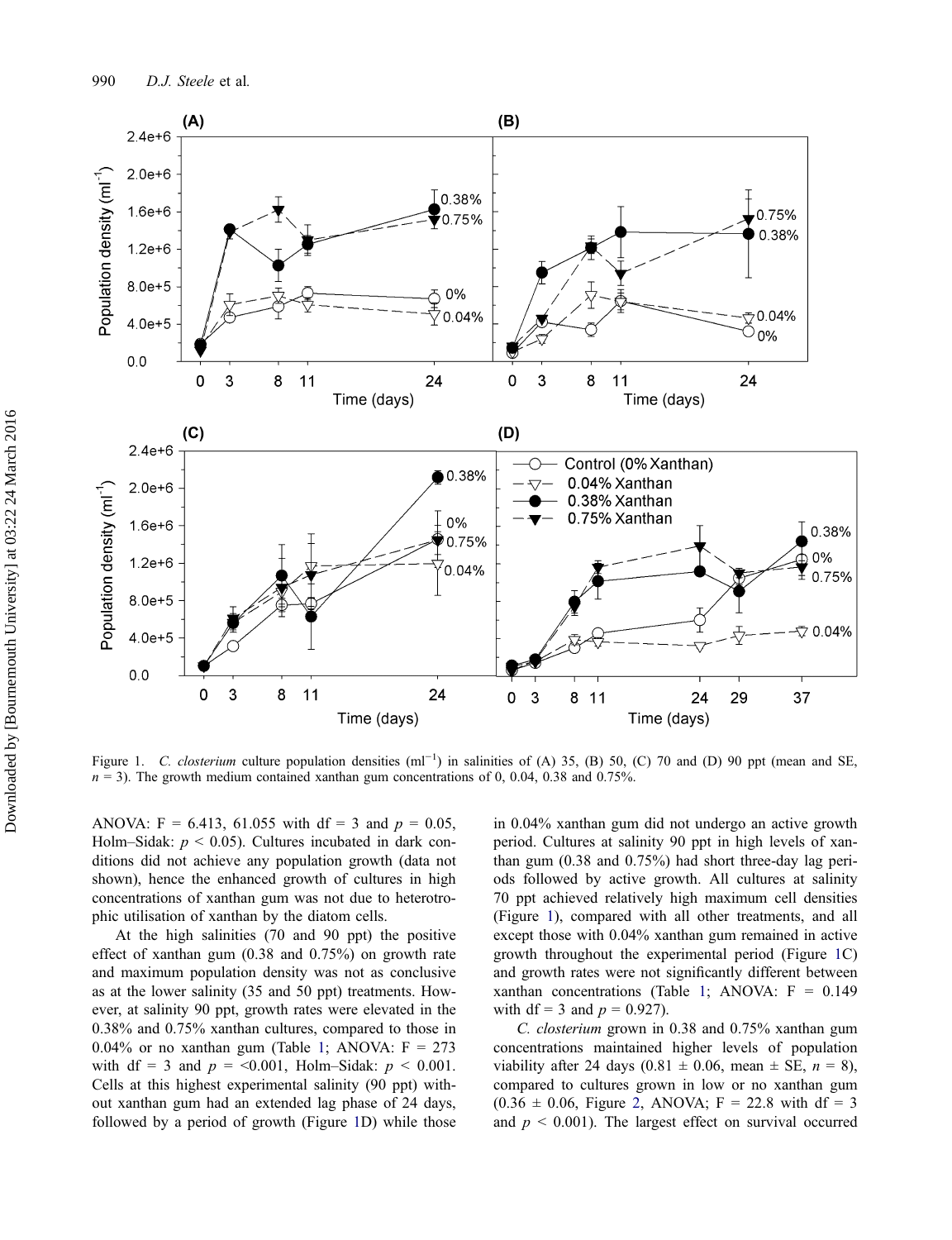|    | Xanthan gum in medium $w/v$ (%) | Active growth |                      |         |
|----|---------------------------------|---------------|----------------------|---------|
|    |                                 | Period (d)    | μ<br>Mean $(d^{-1})$ | μ<br>SE |
| 35 | $\Omega$                        | $0 - 8$       | 0.14                 | 0.009   |
| 35 | 0.04                            | $0 - 8$       | 0.13                 | 0.027   |
| 35 | 0.38                            | $0 - 8$       | 0.2                  | 0.005   |
| 35 | 0.75                            | $0 - 8$       | 0.27                 | 0.042   |
| 50 | $\theta$                        | $0 - 8$       | 0.12                 | 0.03    |
| 50 | 0.04                            | $0 - 8$       | 0.15                 | 0.031   |
| 50 | 0.38                            | $0 - 8$       | 0.23                 | 0.015   |
| 50 | 0.75                            | $0 - 8$       | 0.52                 | 0.01    |
| 70 | $\theta$                        | $0 - 8$       | 0.25                 | 0.014   |
| 70 | 0.04                            | $0 - 8$       | 0.26                 | 0.021   |
| 70 | 0.38                            | $0 - 8$       | 0.29                 | 0.052   |
| 70 | 0.75                            | $0 - 8$       | 0.27                 | 0.067   |
| 90 | $\theta$                        | $3 - 11$      | 0.04                 | 0.003   |
| 90 | 0.04                            | $3 - 11$      | 0.04                 | 0.014   |
| 90 | 0.38                            | $3 - 11$      | 0.15                 | 0.013   |
| 90 | 0.75                            | $3 - 11$      | 0.17                 | 0.013   |

<span id="page-5-0"></span>Table 1. Average specific growth rates,  $\mu$  (d<sup>-1</sup>) for the period of active growth of *C. closterium* cultures (n = 3).

at salinity 50 ppt where population viability was increased when the medium contained 0.75% xanthan gum, compared to no xanthan gum, equating to the survival of 60% more of the total population. At salinities 35 and 70 ppt, population viabilities were more than tripled in cultures containing 0.75% xanthan gum compared to no xanthan gum, from 0.18 to 0.71 and from 0.26 to 0.83, respectively (Figure [2](#page-6-0)). Differences were observed in the distributions of cells between xanthan treatments, regardless of salinity. C. closterium cells without xanthan gum grew as a lawn of cells on the bottom of the Petri dishes, spread out and attached. Cells in 0.38 and 0.75% xanthan gum grew in dispersed clumps suspended throughout the xanthan, suggesting that motility was curtailed, but not completely prevented, in this thickness of matrix.

# Effect of EPS on the photosynthetic efficiency of cells exposed to long-term salt stress

The degree and direction of the effect of xanthan gum on the maximum potential photosynthetic efficiency of PSII  $(F_v/F_m)$ , of the C. closterium cultures was dependent on the concentration of the xanthan gum and on the salinity of the medium. The presence of xanthan gum had a protective effect on  $F_v/F_m$  when cultures were grown in 0.75% xanthan gum, with  $F_v/F_m$  significantly increased in cultures grown at salinities 50 and 70 ppt (Figure [3;](#page-7-0) ANOVA:  $F = 4.825$ , 3.594 with df = 3 and  $p = 0.05$ , Holm–Sidak:  $p \le 0.009$ , 0.01). The presence of a low amount of xanthan gum (0.04%) had either a negative or negligible effect on  $F_v/F_m$  (Figure [3\)](#page-7-0). However at salinity 90 ppt, cultures grown in 0.38% xanthan gum had an increased  $F_v/F_m$  (ANOVA: F = 7.807 with  $df = 3$  and  $p < 0.001$ , Holm–Sidak:  $p <$  critical level).

# Protection of photosynthetic efficiency by xanthan gum during salinity fluctuations

Cultures grown in 0 and 0.75% xanthan gum were subjected to an acute salinity shock by the application of saline solutions. The cultures grown in xanthan gum maintained high  $F_a/F_m'$  (operating efficiency of PSII photochemistry) levels (Figure [4\)](#page-8-0); between 96 and 100% of their original values (Figure [5\)](#page-9-0) after the salinity shock was applied. In cultures grown in 0.75% xanthan gum a subtle decline in  $F_q/F_m'$  occurred between 2 and 6 min after application. However, across all treatments,  $F_q/F_m'$ did not fall below 97% of its original value (Figure [5](#page-9-0)). By 24 h after treatment, cultures treated with solutions of 50, 70 and 90 ppt salinity had increased  $F_v/F_m$ (Figure [6](#page-9-0)A); the same response as cultures treated with the control solution at 35 ppt salinity (Figure [6B](#page-9-0)). This response was statistically significant at salinities 70 and 35 ppt only (*t*-test:  $t = -3.924, -3.881$  with df = 6, 8 and  $p = 0.008, 0.005$ ).

Cells grown in liquid medium (without xanthan gum), when exposed to a rapid change in salinity, suffered a steep decline in  $F_q/F_m'$  (Figure [4](#page-8-0)) within 30 s of treatment. The level of decline in  $F_q/F_m'$  was dependant on the magnitude of the salinity change (Figure [5\)](#page-9-0), with the largest decrease observed after application of solution at salinity 90 ppt (65%). Recovery of  $F_q/F_m'$  was observed (Figure [4](#page-8-0)), with recovery time increasing with the increasing salinity of the treatment (Figure [4](#page-8-0)). By 24 h after treatment, the  $F_v/F_m$  of all cultures had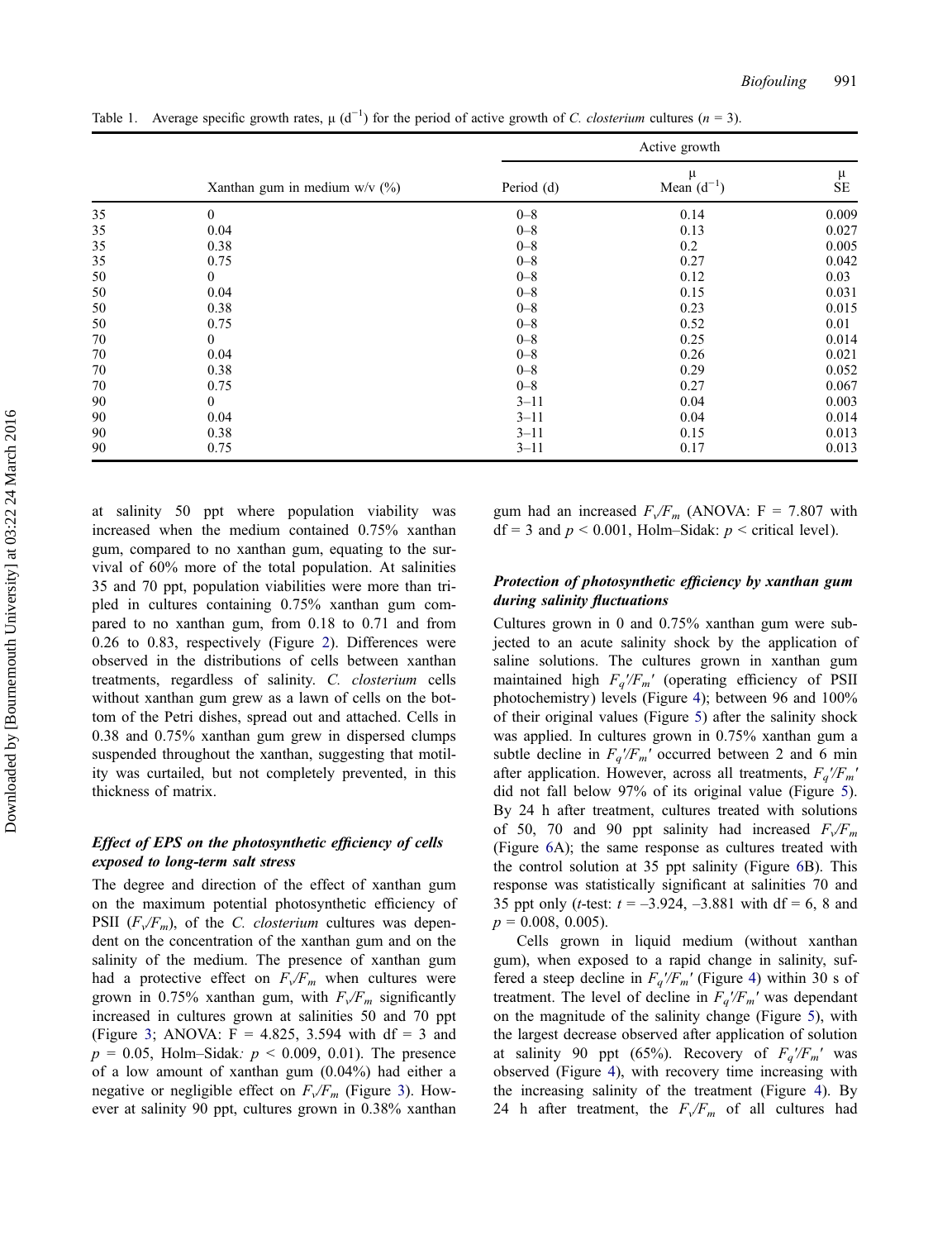<span id="page-6-0"></span>

Figure 2. Proportion of live C. *closterium* cells (population viability) during growth in salinities of (A) 35, (B) 50, (C) 70 and (D) 90 ppt (mean and SE,  $n = 3$ ). The growth medium contained xanthan gum at concentrations of 0, 0.04, 0.38 and 0.75%.

returned to their original level (as before treatment), with the exception of salinity 70 ppt where  $F_v/F_m$  increased (Figure [6B](#page-9-0)). Therefore the maintenance of  $F\sqrt{F_m}$  was not dependent on growth in xanthan gum.

## Discussion

Natural biofilms consist of a heterogeneous range of microbial taxa, chemical constituents and physical structures (Dobretsov et al. [2013](#page-11-0); Mieszkin et al. [2013](#page-11-0)). The complexity present in natural biofilms provides challenges in determining the exact nature of cell–cell and cell–environment interactions, though broad scale patterns can be determined. Experimental studies using simplified systems have been used successfully to demonstrate species-specific positive and negative interactions

between bacteria and diatoms, EPS production and concentrations, cell settlement and environmental conditions such as flow, carbon cycling and salinity conditions (Bruckner et al. [2011;](#page-11-0) Krembs et al. [2011;](#page-11-0) Aslam et al. [2012;](#page-10-0) Taylor et al. [2013](#page-12-0); Zargiel & Swain [2014](#page-12-0)). The reductionist approach (a model system) was used in the present study to assess the role of EPS in protecting a biofilm-forming diatom during elevated and fluctuating salinities. EPS is a key characteristic of diatom-dominated biofilms (Underwood & Paterson [2003\)](#page-12-0), and the results presented here demonstrate that the presence of an EPS matrix leads to a higher prevalence of viable cells (cells which have the capacity to divide in the future) in biofilms undergoing elevated and fluctuating salinities, such as would be experienced on ships' hulls, in sea-ice and intertidal benthic environments. A natural biofilm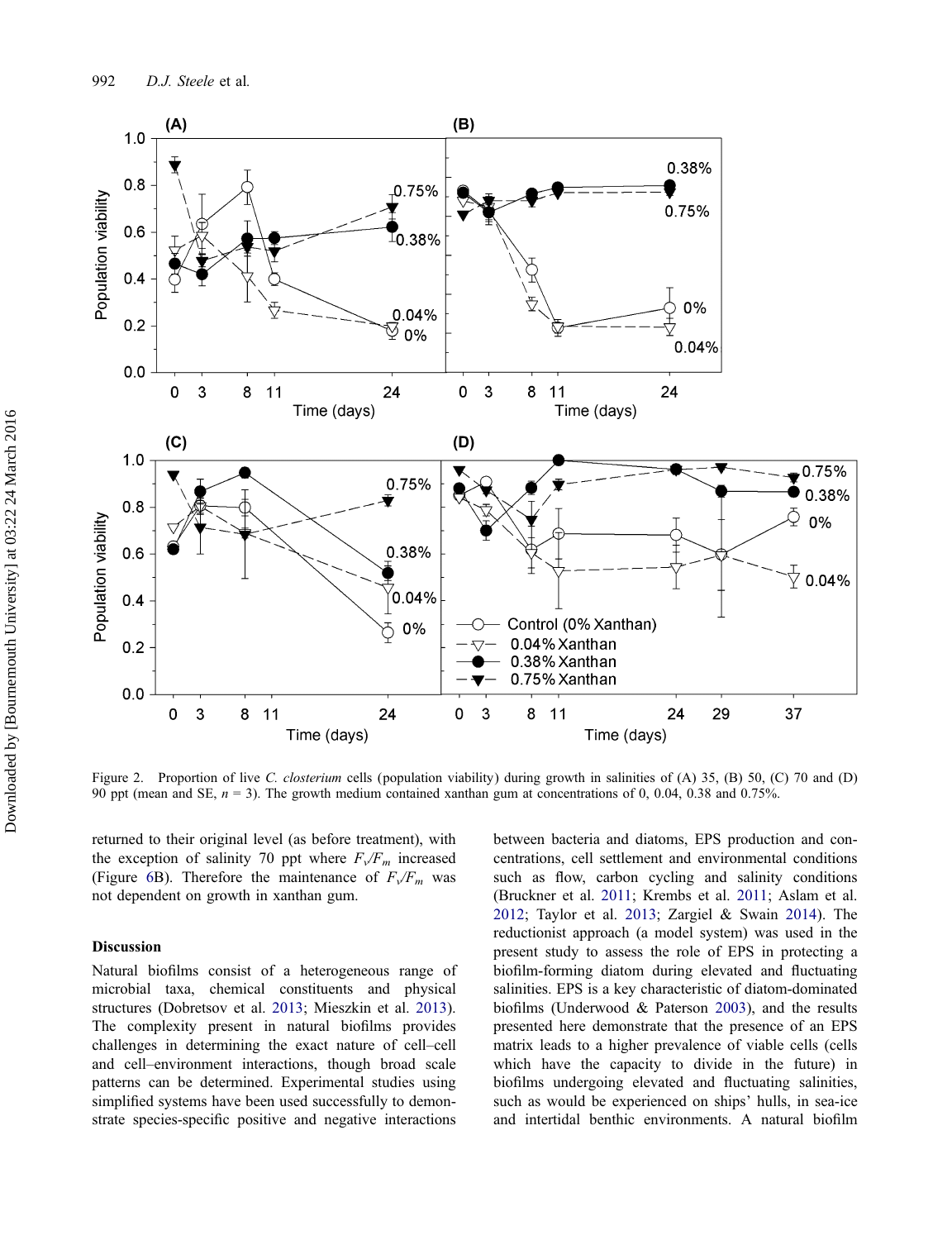<span id="page-7-0"></span>

Figure 3. Dark-adapted  $F\sqrt{F_m}$  of C. closterium cells grown at salinities (A) 35, (B) 50, (C) 70 and (D) 90 ppt and in medium containing xanthan gum concentrations of 0, 0.04, 0.38 and 0.75% (mean and SE,  $n = 3$ ).

contains an EPS matrix consisting of polymers from multiple sources (algal, bacterial, fungal, animal) and can be subject to various levels of both production and degradation by heterotrophic organisms (Dobretsov et al. [2013](#page-11-0); Taylor et al. [2013](#page-12-0)). Such complexity is not possible to replicate under control conditions, but xanthan gum is widely used and accepted as an analogue for EPS in many studies (Passow & Alldredge [1995;](#page-12-0) Hart et al. [2001;](#page-11-0) Krembs et al. [2011](#page-11-0); Aslam et al. [2012\)](#page-10-0). Therefore EPS (represented by xanthan gum) appears to be an important adaptation which promotes population persistence for diatom biofilms, as has been previously demonstrated in bacterial biofilms.

Very few studies on diatom biofilm EPS production and composition also include measurements of the potential growth benefits of being in an EPS matrix. The experimental design used here aimed at removing as many other possible variables known to effect diatom

physiology and EPS production, such as light–dark cycles and varying irradiance levels. This enabled the focus to be on the impacts of the EPS matrix on cell growth and viability. The growth rates and photosynthetic parameters of C. closterium reported here are very similar to those reported from a range of other studies (Smith & Underwood [2000;](#page-12-0) Staats et al. [2000;](#page-12-0) Underwood et al. [2004](#page-12-0); Waring et al. [2006\)](#page-12-0). This provides confidence in the design of the presented model system, and shows that there are benefits to cells of growing in an EPS matrix when challenged with salinity stress. However, the elevated growth rates observed with the addition of EPS at standard salinity in this study are in contrast to results from a sea-ice diatom, Fragilariopsis cylindrus, where growth rate was unaffected by addition of 0.1 and 0.5% xanthan gum at standard (34 ppt) and elevated (52 ppt) salinities (Aslam et al. [2012\)](#page-10-0). However, for C. closterium at standard and elevated salinities, the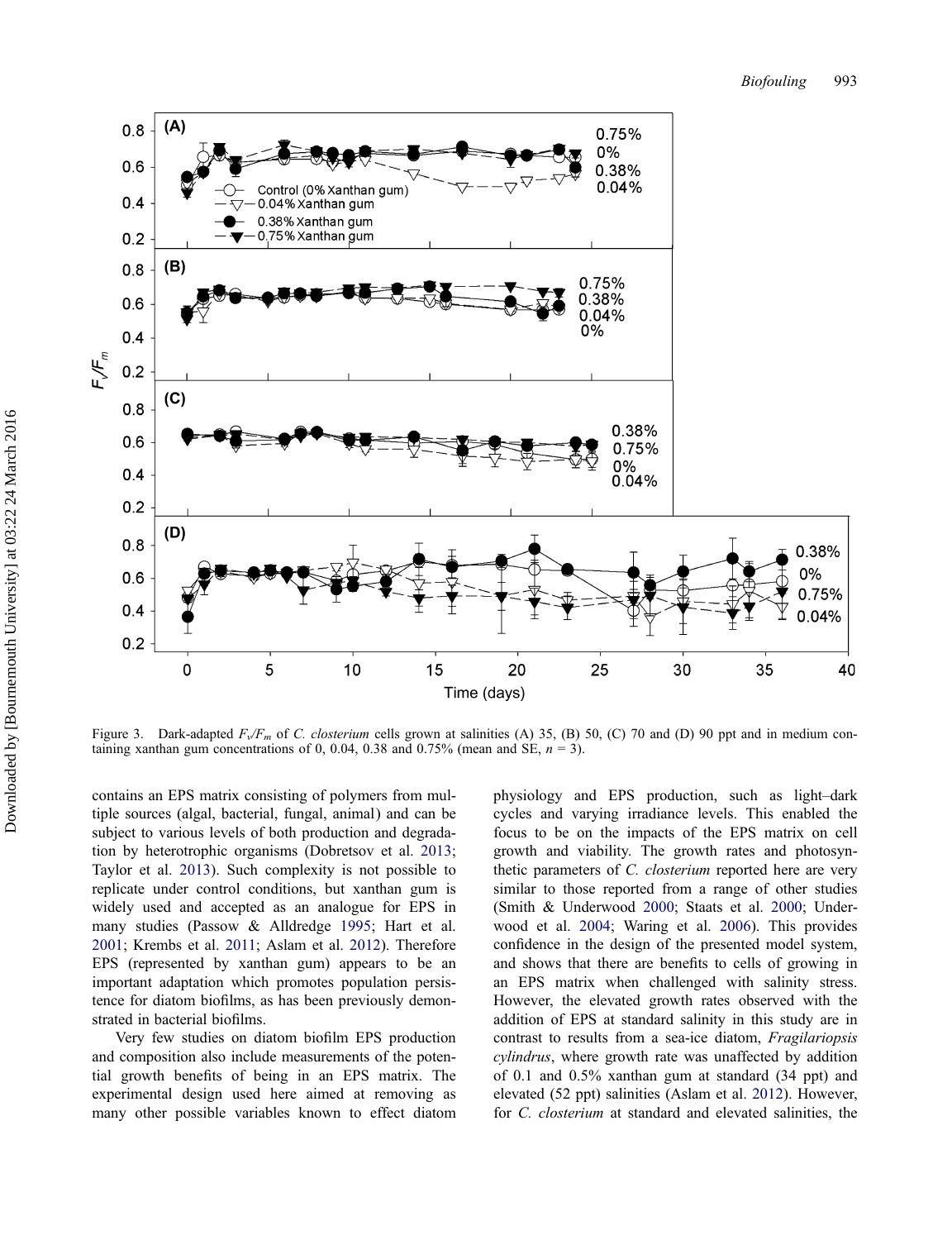<span id="page-8-0"></span>

Figure 4.  $F_a/F_m'$  response of C. closterium cultures grown at salinity 35 ppt in 0 and 0.75% xanthan gum when salt shocked to salinities (A) 17.5, (B) 35, (C) 50, (D) 70 and (E) 90 ppt. Mean and SE bars shown  $(n = 5)$ . = time of shock (0 min).

growth rate was increased by the addition of xanthan gum at 0.38 and 0.75%, respectively. The two studies are not directly comparable, as in the Aslam et al. [\(2012](#page-10-0)) study F. cylindrus cultures at salinities 34 and 52 ppt at 0°C had a significant pre-experimental acclimation period. Growth rates of F. cylindrus at salinities 34 and 52 ppt were 0.25 d<sup>-1</sup> ± 0.03 and 0.13 d<sup>-1</sup> ± 0.133 respectively (Aslam et al. [2012](#page-10-0)), which are comparable to growth rates of C. closterium at standard (35 ppt) salinity containing 0.38% xanthan gum and elevated (50 ppt) salinities without xanthan gum (0.2  $d^{-1} \pm 0.005$  and 0.12  $d^{-1} \pm 0.03$  respectively). Aslam et al. ([2012\)](#page-10-0) found that addition of xanthan gum inhibited freezing of the medium during stepwise decreases in temperature from  $0^{\circ}$ C to  $-12^{\circ}$ C. *F. cylindrus* at standard salinity without xanthan gum continued to grow at  $-4^{\circ}$ C. However, growth was suppressed in cultures with 0.1% xanthan gum. F. cylindrus with 0.5% xanthan gum continued to grow at –4°C and freezing was avoided until the temperature was reduced to  $-12^{\circ}$ C (Aslam et al. [2012\)](#page-10-0). The

differences in the level of 'growth enhancement' due to the presence of xanthan gum between these studies may therefore reflect an interplay between the presence of an EPS matrix, the salinity of the medium and ice formation in the low temperatures tested by Aslam et al. [\(2012](#page-10-0)). There may also be species or habitat specific responses to living in xanthan gum. In general, sea-ice diatoms are more acclimated to changes in salinity due to seasonal changes with temperature (Ewert & Deming [2013](#page-11-0)). Aslam et al. ([2012\)](#page-10-0) found that F. cylindrus produced proportionally higher amounts of complex EPS; hence such species may be pre-adapted to salinity changes.

Other studies on algal EPS have concentrated on factors affecting production (Wolfstein & Stal [2002\)](#page-12-0) and analysis of structure (Mishra & Jha [2009](#page-11-0)). Hence the findings of elevated population viability and maximum population densities with the addition of xanthan, at standard salinity, provides the first evidence for benthic diatoms that being embedded in an EPS matrix is beneficial to growth regardless of salinity. The mechanistic basis of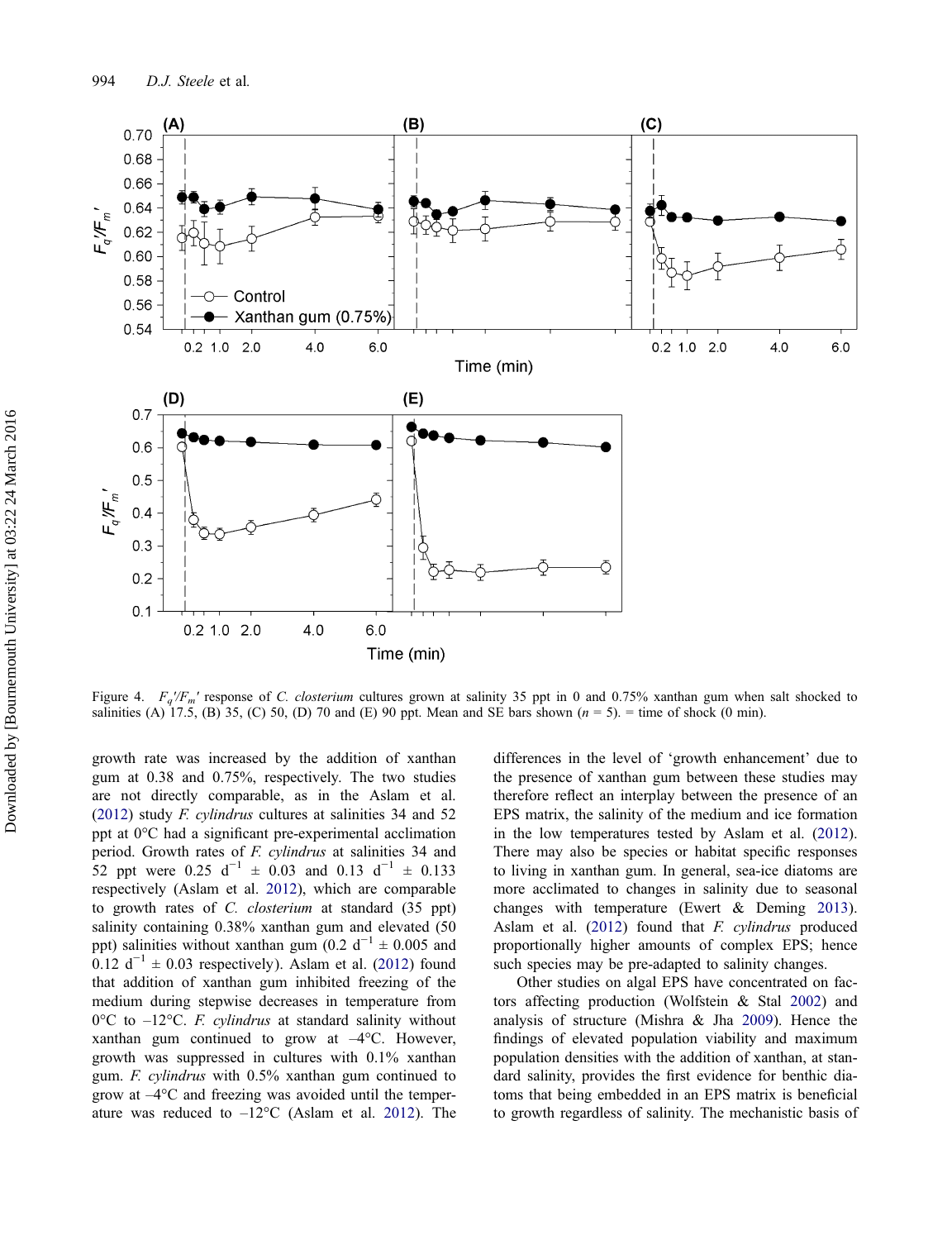<span id="page-9-0"></span>

Figure 5. The initial percentage reduction in  $F_a/F_m'$  in C. closterium cultures grown in 0% and 0.75% xanthan gum, 30 s after exposure to salinities of 17.5, 35, 50, 70 and 90 ppt (mean and SE,  $n = 5$ ).



Figure 6.  $F_v/F_m$  of C. closterium cultures grown in (A) 0% and (B) 0.75% xanthan gum. Means and SE bars are shown for  $F_v/F_m$  before and 24 h after exposure to salt shock (of final salinities 17.5 to 90 ppt) ( $n = 5$ ).  $\bullet =$  a significant difference between the  $F_v/F_m$  before and after the salinity shock  $(p < 0.05)$ .

this benefit may be similar to the EPS capsule of bacteria, where nutrients and exoenzymes are concentrated close to the cell membrane (Tonn & Gander [1979](#page-12-0)), thus facilitating faster growth. However, at standard salinity the presence of xanthan gum at a low concentration of 0.04% had a detrimental effect on  $F_v/F_m$ , and at high salinity (90 ppt) it also had a detrimental effect on growth and viability. There may be a particular level of matrix density that is required for the physical benefits of being in a biofilm to manifest themselves. Below this threshold, at very low EPS concentrations, potential negative effects include reduction in nutrient diffusion to the cells, and the inhibition of movement. These concepts were not addressed in this study and require further investigation.

The beneficial effects of EPS were greater at the higher salinities tested in this study. However, the type and level of physiological benefit provided by xanthan (at 0.75 and 0.38%) varied with its salinity, with population density, growth rate and viability most enhanced at salinities 35 and 50 ppt, when  $F_v/F_m$  was also maintained. At salinity 70 ppt,  $F_v/F_m$  was enhanced by xanthan gum (at 0.75 and 0.38%). However, population density and viability data were inconclusive. Cultures at salinity 90 ppt had a similar growth curve, after a three-day lag period, as control cells (at salinity 35 ppt) providing xanthan was present at 0.75 or 0.38% but viability was increased with the presence of xanthan gum. Salinity of 75 ppt is a known upper limit for growth in many benthic diatom species (Clavero et al. [2000\)](#page-11-0) and natural benthic microalgal diversity is known to decrease at salinities above 75 ppt (Herbst & Blinn [1998\)](#page-11-0). Hence resource allocation was similar at salinities 35 and 50 ppt but a change in allocation occurred at salinities 70 and 90 ppt.

Ambient salinity is known to affect the quantity and composition of EPS in diatoms (Allan et al. [1972](#page-10-0); Abdullahi et al. [2006;](#page-10-0) Apoya-Horton et al. [2006\)](#page-10-0). When acclimated to elevated salinity (52 ppt) the sea-ice diatom F. cylindrus produced around three times more EPS than at standard salinity (34 ppt) (Aslam et al. [2012\)](#page-10-0). C. closterium cells may have changed the composition of their EPS. This is a known response to hyper-salinity and an adaptation to resist freezing in brine channels during sea-ice formation when growth is limited (Krembs & Deming [2008\)](#page-11-0), for example in Phaeodactylum tricornutum (Abdullahi et al. [2006\)](#page-10-0) and Nitzschia frustulum (Allan et al. [1972\)](#page-10-0). It was not possible to test this in the experiments presented due to the masking nature of the xanthan in the medium. EPS used for motility is also altered during hypo- and hyper-saline conditions in C. closterium (Apoya-Horton et al. [2006](#page-10-0)), which is known to affect diatom migration (Sauer et al. [2002\)](#page-12-0).

Living in xanthan gum allowed the operating efficiency of PSII photochemistry  $(F_a/F_m)$  of C. closterium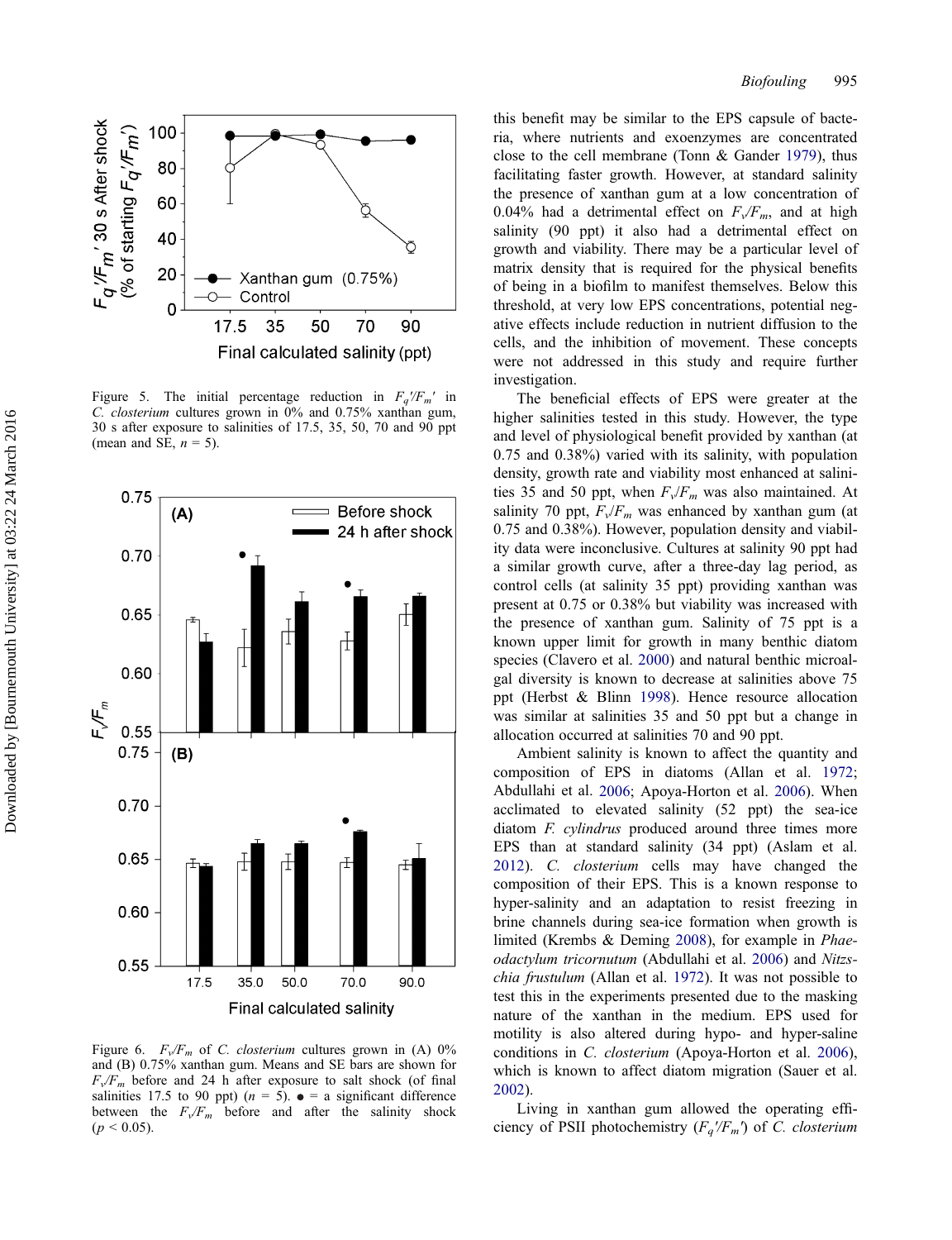<span id="page-10-0"></span>cells to be maintained during salinity shock; hence it is assumed that the photosynthetic apparatus was protected, most likely through forming a physical barrier around cells. Living in an EPS matrix when the external environment is undergoing salinity changes will slow the permeation of salt and osmotic stress to embedded cells. The mechanical action of forming a physical diffusion barrier is a known function of EPS in sea ice, where brine channels are 'plugged' by the EPS (Krembs & Deming [2008](#page-11-0)). If that change in salinity is transient then cells within the gel will not have used energy acclimating to a changing external salinity environment. However, if the altered salinity is permanent the gel would mediate the penetration of ions, so reducing osmotic stress to the cells and thereby the amount of energy used in protective mechanisms. In addition, an EPS matrix may collect and concentrate compatible solutes close to the cells which would help to retain water activity, stabilise macromolecules and aid osmoregulation (Yancey et al. [1982](#page-12-0)), allowing the maintenance of cellular function during salinity shocks. Under hypo-saline conditions, diatoms expel compatible solutes into the environment, which are retained by the EPS matrix and can be re-imported during hyper-saline conditions, thus avoiding the metabolic cost of synthesis. For example in hypo-saline conditions, C. closterium rapidly excretes dimethylsulfonioproprionate (DMSP) (Nilsson & Sundbäck [1996](#page-11-0); Van Bergeijk et al. [2003](#page-12-0)) and amino acids (Admiraal et al. 1984) into the surrounding EPS. A possible mechanism for the release and import of compatible solutes is a change in the selective permeability of the cytoplasmic membrane caused by an altered environmental salinity, with the level of permeability depending on the magnitude of the salinity change (Schobert [1980\)](#page-12-0). Regulation of compatible solutes by export and import is thought to be a mechanism of short term osmo-acclimation for diatoms living in the highly fluctuating salinities of intertidal sediments (Van Bergeijk et al. [2003](#page-12-0)).

The results presented also demonstrate that the development of a diatom biofilm under normal growth conditions can help cells to maintain photosynthetic function when subjected to salinity shocks such as those found in intertidal sediments during sea ice development, permanent structures in tidal estuaries, and in maritime shipping. It is also highly likely that other organisms (eg bacteria, fungi and macroalgal sporelings; Dobretsov et al. [2013](#page-11-0); Mieszkin et al. [2013](#page-11-0)) living within photosynthethic biofilms benefit from the EPS matrix predominantly produced by diatoms. Of particular interest is the idea that cell lysis and local decomposition of the matrix creates pores allowing better nutrient transport to the cells (Webb et al. [2003](#page-12-0)). Aggregates of dead cells were observed in medium containing xanthan gum, indicating mechanistic control of cell death. A relationship between

cell aggregation and population viability has also been reported in the diatom Thalassiosira weissflogii; aggregation prolonged high population viabilities in dark, nutrient-limited conditions (Garvey et al. [2007](#page-11-0)). Quorum sensing, a cell–cell communication mechanism used by Gram-negative bacteria is known to help regulate certain components of EPS (De Kievit [2009](#page-11-0); Borlee et al. [2010\)](#page-11-0) and an adaptive role for diatom cell death could potentially be investigated in the C. closterium model EPS system developed here.

In conclusion, this study has demonstrated for the first time that the presence of EPS can increase the viability, maximum population density and growth rate of diatom populations in biofilms in standard and elevated salinities. C. *closterium* is a cosmopolitan diatom species, widely distributed in biofilms on natural silts, sand, rocks, sea ice, biotic and artificial substrata and has a similar photophysiology and EPS physiology to many of the other widespread biofilm-forming diatom genera, eg Achnanthes, Nitzschia and Navicula (Underwood & Paterson [2003](#page-12-0); Chiovitti et al. [2004;](#page-11-0) Bellinger et al. [2005;](#page-11-0) Apoya-Horton et al. 2006). These taxonomic similarities, and the similarity in the emergent properties of mature biofilms (resilience, intense microbial coupling, and productivity), despite both structural and taxonomic diversity (Decho [1990](#page-11-0); Dobretsov et al. [2013](#page-11-0); Mieszkin et al. [2013](#page-11-0)) suggest that the beneficial properties of being embedded in an EPS matrix for cell growth, viability and photosynthesis described here may be applicable to marine photosynthetic biofilms in general.

## Acknowledgements

This work was partly supported by the UK Natural Environment Research Council (NE/E016251/1).

# References

- Abdullahi AS, Underwood GJC, Gretz MR. 2006. Extracellular matrix assembly in diatoms (Bacillariophyceae). V. Environmental effects on polysaccharide synthesis in the model diatom, Phaeodactylum tricornutum. J Phycol. 42:363–378.
- Admiraal W, Laane R, Peletier H. 1984. Participation of diatoms in the amino acid cycle of coastal waters; uptake and excretion in cultures. Mar Ecol Prog Ser. 15:303–306.
- Alcoverro T, Conte E, Mazzella L. 2000. Production of mucilage by the Adriatic epipelic diatom Cylindrotheca closterium (Bacillariophyceae) under nutrient limitation. J Phycol. 36:1087–1095.
- Allan GG, Lewin J, Johnson PG. 1972. Marine polymers. IV Diatom polysaccharides. Bot Mar. 15:102–108.
- Apoya-Horton MD, Yin L, Underwood GJC, Gretz MR. 2006. Movement modalities and responses to environmental changes of the mudflat diatom Cylindrotheca closterium (Bacillariophyceae). J Phycol. 42:379–390.
- Aslam SN, Cresswell-Maynard T, Thomas DN, Underwood GJC. 2012. Production and characterization of the intraand extracellular carbohydrates and polymeric substances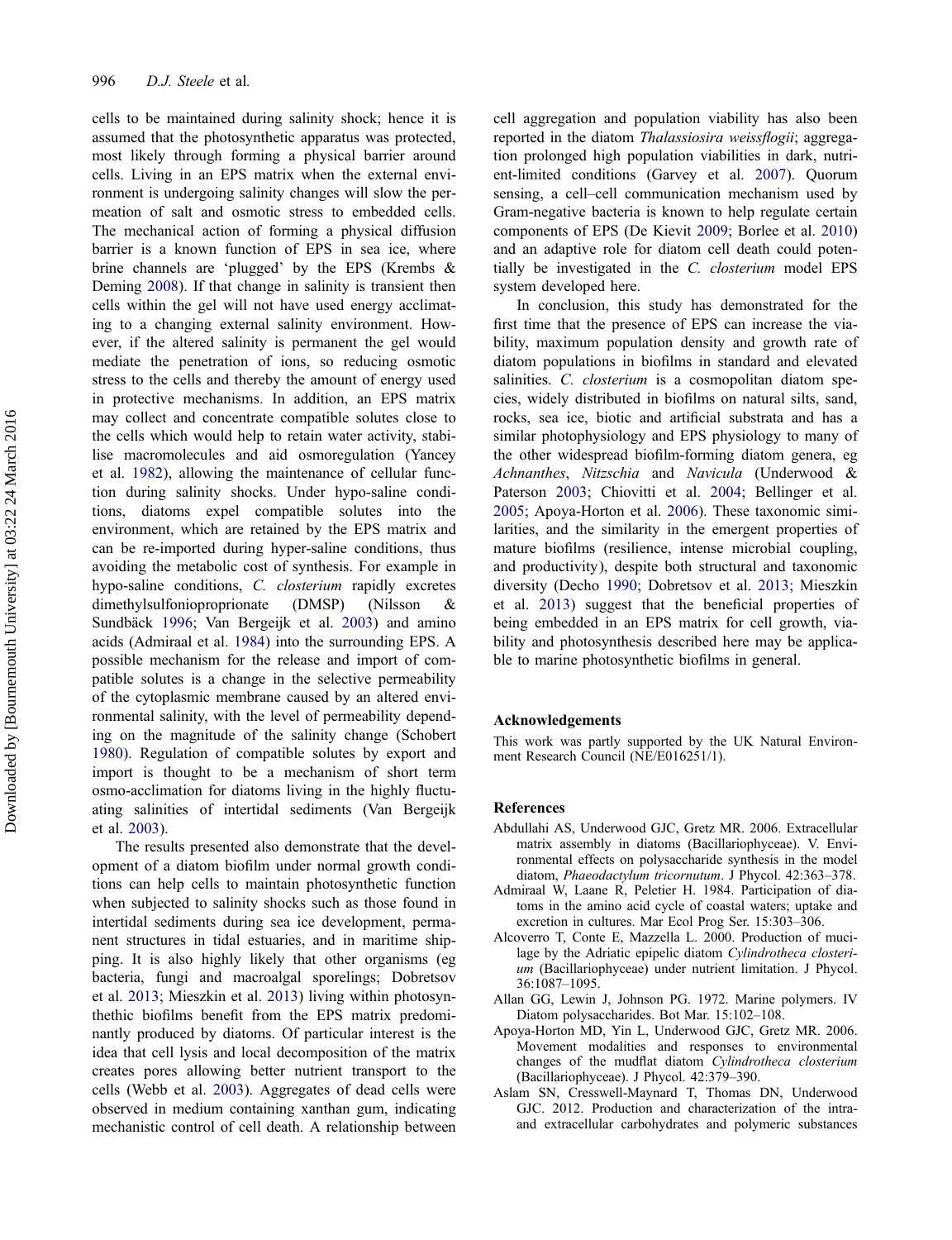<span id="page-11-0"></span>(EPS) of three sea-ice diatom species, and evidence for a cryoprotective role for EPS. J Phycol. 48:1494–1509.

- Baker NR. 2008. Chlorophyll fluorescence: a probe of photosynthesis in vivo. Annu Rev Plant Biol. 59:89–113.
- Bellinger BJ, Abdullahi AS, Gretz MR, Underwood GJC. 2005. Biofilm polymers: relationship between carbohydrate biopolymers from estuarine mudflats and unialgal cultures of benthic diatoms. Aquat Microb Ecol. 38: 169–180.
- Bhosle NB, Sawant SS, Garg A, Wagh AB. 1995. Isolation and partial chemical analysis of exopolysaccharides from the marine fouling diatom Navicula subinflata. Bot Mar. 38:103–110.
- Borlee BR, Goldman AD, Murakami K, Samudrala R, Wozniak DJ, Parsek MR. 2010. Pseudomonas aeruginosa uses a cyclic-di-GMP-regulated adhesin to reinforce the biofilm extracellular matrix. Mol Microbiol. 75:827–842.
- Bruckner CG, Rehm C, Grossart H-P, Kroth PG. 2011. Growth and release of extracellular organic compounds by benthic diatoms depend on interactions with bacteria. Environ Microbiol. 13:1052–1063.
- Chang WS, Halverson LJ. 2003. Reduced water availability influences the dynamics, development, and ultrastructural properties of Pseudomonas putida biofilms. J Bacteriol. 185:6199–6204.
- Chiovitti A, Molino P, Crawford SA, Teng R, Spurck T, Wetherbee R. 2004. The glucans extracted with warm water from diatoms are mainly derived from intracellular chrysolaminaran and not extracellular polysaccharides. Eur J Phycol. 39:117–128.
- Clavero E, Hernandez-Marine M, Grimalt JO, Garcia-Pichel F. 2000. Salinity tolerance of diatoms from thalassic hypersaline environments. J Phycol. 36:1021–1034.
- Davis JS. 1972. Survival records in the algae, and the survival role of certain algal pigments, fat and mucilaginous substances. Biologist. 54:52–93.
- de Brouwer JFC, Stal LJ. 2002. Daily fluctuations of exopolymers in cultures of the benthic diatoms Cylindrotheca closterium and Nitzschia sp. (Bacillariophyceae). J Phycol. 38:464–472.
- De Kievit TR. 2009. Quorum sensing in Pseudomonas aeruginosa biofilms. Environ Microbiol. 11:279–288.
- Decho A. 1994. Molecular-scale events influencing the macroscale cohesiveness of exopolymers. In: Krumbein WE, Paterson DM, Stal LJ, editors. Biostabilization of sediment. BIS Verlag: Oldenburg; p. 135–148.
- Decho AW. 1990. Microbial exopolymer secretions in ocean environments – their role (s) in food webs and marine processes. Oceanogr Mar Biol. 28:73–153.
- Dobretsov S, Abed RM, Teplitski M. 2013. Mini-review: Inhibition of biofouling by marine microorganisms. Biofouling. 29:423–441.
- Dudman WF. 1977. The role of surface polysaccharides in natural environments. In: Sutherland IW, editor. Surface carbohydrates of the prokaryotic cell. London: Accademic Press; p. 357–414.
- Ewert M, Deming JW. 2013. Sea ice microorganisms: environmental constraints and extracellular responses. Biology. 2:603–628.
- Garvey M, Moriceau B, Passow U. 2007. Applicability of the FDA assay to determine the viability of marine phytoplankton under different environmental conditions. Mar Ecol Prog Ser. 352:17–26.
- Gleitz M, Thomas DN. 1993. Variation in phytoplankton standing stock, chemical composition and physiology during

sea-ice formation in the southeastern Weddell Sea, Antarctica. J Exp Mar Biol Ecol. 173:211–230.

- Gotelli NJ. 1995. A primer of ecology. Sunderland (MA): Sinauer Associates.
- Guillard RRL. 1975. Culture of phytoplankton for feeding marine invertebrates. In: Smith WL, Chanley MH, editors. Culture of marine invertebrate animals. New York (NY): Plenum Press; p. 26–60.
- Hart T, Lynch J, Chamberlain A. 2001. Anion exclusion in microbial and soil polysaccharides. Biol Fertility Soils. 34:201–209.
- Herbst DB, Blinn DW. 1998. Experimental mesocosm studies of salinity effects on the benthic algal community of a saline lake. J Phycol. 34:772–778.
- Hoagland KD, Rosowski JR, Gretz MR, Roemer SC. 1993. Diatom extracellular polymeric substances: function, fine structure, chemistry, and physiology. J Phycol. 29:537–566.
- Hostetter HP, Hoshaw RW. 1970. Environmental factors affecting resistance to desiccation in the diatom Stauroneis anceps. Am J Bot. 57:512–518.
- Khandeparker RDS, Bhosle NB. 2001. Extracellular polymeric substances of the marine fouling diatom Amphora rostrata Wm. Sm. Biofouling. 17:117–127.
- Krell A, Beszteri B, Dieckmann G, Glöckner G, Valentin K, Mock T. 2008. A new class of ice-binding proteins discovered in a salt-stress-induced cDNA library of the psychrophilic diatom Fragilariopsis cylindrus (Bacillariophyceae). Eur J Phycol. 43:423–433.
- Krell A, Funck D, Plettner I, John U, Dieckmann G. 2007. Regulation of proline metabolism under salt stress in the psychrophilic diatom Fragilariopsis cylindrus (Bacillariophyceae). J Phycol. 43:753–762.
- Krembs C, Deming J. 2008. The role of exopolymers in microbial adaptation to sea ice. In: Margesin R, Schinner F, Marx J-C, Gerday C, editors. Psychrophiles: from biodiversity to biotechnology. Berlin: Springer-Verlag; p. 247–264.
- Krembs C, Eicken H, Deming JW. 2011. Exopolymer alteration of physical properties of sea ice and implications for ice habitability and biogeochemistry in a warmer Arctic. P Natl Acad Sci USA. 108:3653–3658.
- Lan S, Zhang Q, Wu L, Liu Y, Zhang D, Hu C. 2014. Artificially accelerating the reversal of desertification: cyanobacterial inoculation facilitates the succession of vegetation communities. Environ Sci Technol. 48:307–315.
- McKew BA, Taylor JD, McGenity TJ, Underwood GJC. 2011. Resilience of benthic biofilm communities from a temperate salt marsh to desiccation and rewetting. ISME J. 5:30–41.
- Mieszkin S, Callow ME, Callow JA. 2013. Interactions between microbial biofilms and marine fouling algae: a mini review. Biofouling. 29:1097–1113.
- Mishra A, Jha B. 2009. Isolation and characterization of extracellular polymeric substances from micro-algae Dunaliella salina under salt stress. Bioresour Technol. 100:3382–3386.
- Molino PJ, Wetherbee R. 2008. The biology of biofouling diatoms and their role in the development of microbial slimes. Biofouling. 24:365–379.
- Najdek M, Blazina M, Djakovac T, Kraus R. 2005. The role of the diatom Cylindrotheca closterium in a mucilage event in the northern Adriatic Sea: coupling with high salinity water intrusions. J Plankton Res. 27:851–862.
- Nedwell DB, Jickells TD, Trimmer M, Sanders R. 1999. Nutrients in estuaries. Adv Ecol Res. 29:43–92.
- Nilsson C, Sundbäck K. 1996. Amino acid uptake in natural microphytobenthic assemblages studied by microautoradiography. Hydrobiologia. 332:119–129.